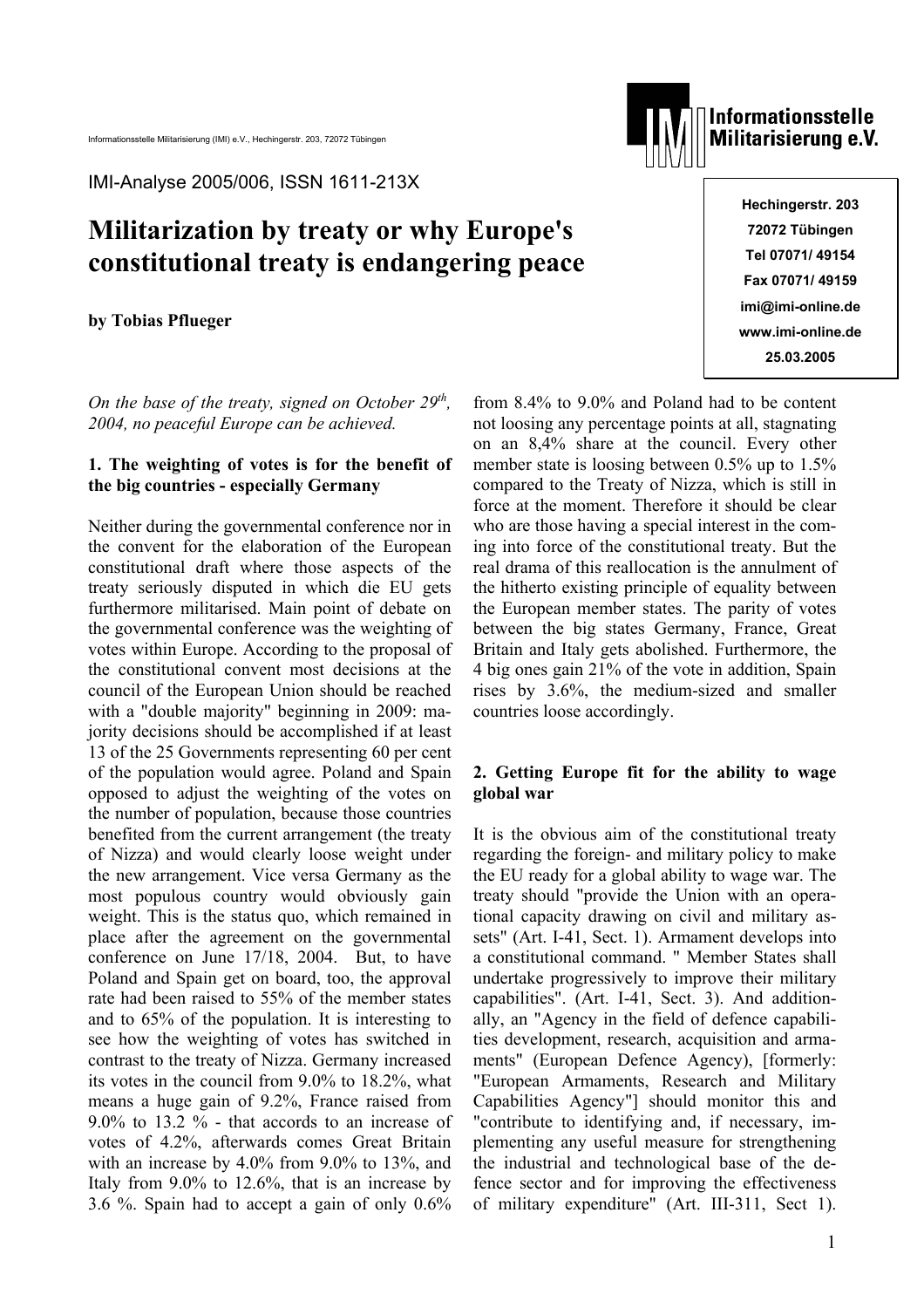**The** fact that the European Parliament and the European Court are explicitly excluded from controlling the foreign and military policy is also seriously troubling. The options for intervening are getting enormously enlarged. The military options are described in Article III-309. The so-called Petersberg-tasks (humanitarian missions up to combat missions) are amended by so called "disarmament wars", a neologism by Joschka Fischer, who invented this term before the Iraq war.

But also military actions in the war against terror are defined. A highly explosive topic is described in Article III-312: "Those Member States which wish to participate in the permanent structured cooperation referred to in Article I-41(6), which fulfil the criteria and have made the commitments on military capabilities set out in the Protocol on permanent structured cooperation shall notify their intention to the Council and to the Union Minister for Foreign Affairs."

All efforts to establish an European constitution, which includes a civil responsibility for the maintenance of peace in the world, have failed. Instead of speaking out for a stronger role of the United Nations in cross national conflicts and to submit to the charter of the UN, especially the ban of violence, there is the quotation of the "enhancement" of international law and only a commitment to the fundamentals of the UN charter, which leaves the possibility of European military interventions, not mandated by the UN, open.

There also aren't explicit formulations, for example that there should never again spread war from European territories. In addition, there is no ban of preventive wars or a distinct prohibition of interventionist policies. Helpful institutions, which could contribute to the creation of a peaceful Europe can't be found either: Neither an European agency for disarmament and conversion, nor a department for the prohibition of arms exports are established.

This constitutional treaty is far away from an European Union, which is dismissing war and military means as an solution to conflicts, which is willing to abolish all weapons of mass destruction and adapting their defence industry to the production of civil goods as well as ending their arms exports. A peace-providing reduction of all military capacities down to the inability to wage offensive war is turned into the opposite by this constitutional treaty. Everything is subordinated to the structural and actual ability to wage war. Obviously, that's the only way to reach global power projection abilities in the European Union's own self-conception.

### **3. The concrete implementation in the European Security Strategy**

While the EU constitutional treaty was still under debate, the heads of government of the member states were already busy with the implementation of its military aspects: In December 2003, they passed an allying military strategy in Rome, the so-called "European Security Strategy" (ESS). Even before, the German chancellor was amazed about the fact that all EU countries accepted the master copy which mirrors mostly the German and French agenda: "First of all, with respect to the inner European differences, it is remarkable that Javier Solana's European security strategy draft was looked upon so favourably by all EUpartners". (Internationale Politik, Nr. 9-2003)

In fact, the master copy of the High Representative for the European Common Foreign and Security Policy (CFSP), Javier Solana, was passed essentially unchanged. It names three strategic priorities:

- First, the fight against Terror;

- Second, the fight against the proliferation of weapons of mass destruction; and

- Third, support for "failed states" as an instrument against organised crime.

How the EU is going to act militarily is also mentioned in this strategy paper: "As a Union of 25 members, spending more than 160 billion Euros on defence, we should be able to sustain several operations simultaneously." And elsewhere: "Our traditional concept of self- defence - up to and including the Cold War - was based on the threat of invasion. With the new threats, the first line of defence will often be abroad. The new threats are dynamic."

Regarding "Lines of defence" which are abroad, the so-called preemptive war doctrine of the US-Administration's "National Security Strategy" (NSS) clearly comes into mind. However, the EU avoided words like "preemptive war" or "preventive war". Concerning this matter, the homepage of the German governments states: "The contentious term 'preemptive engagement' was substituted by 'preventive engagement.'"

Official explanations suggest that the new term now means "prevention" in terms of the civil prevention of conflicts. But the "Neue Zuericher Zeitung" (15.12.03) assumes that the term "preemptive" was avoided because it is a "buzz word". The International Herald Tribune says the term got replaced only because there are no words for "preemptive" in some EU-languages. However, Lines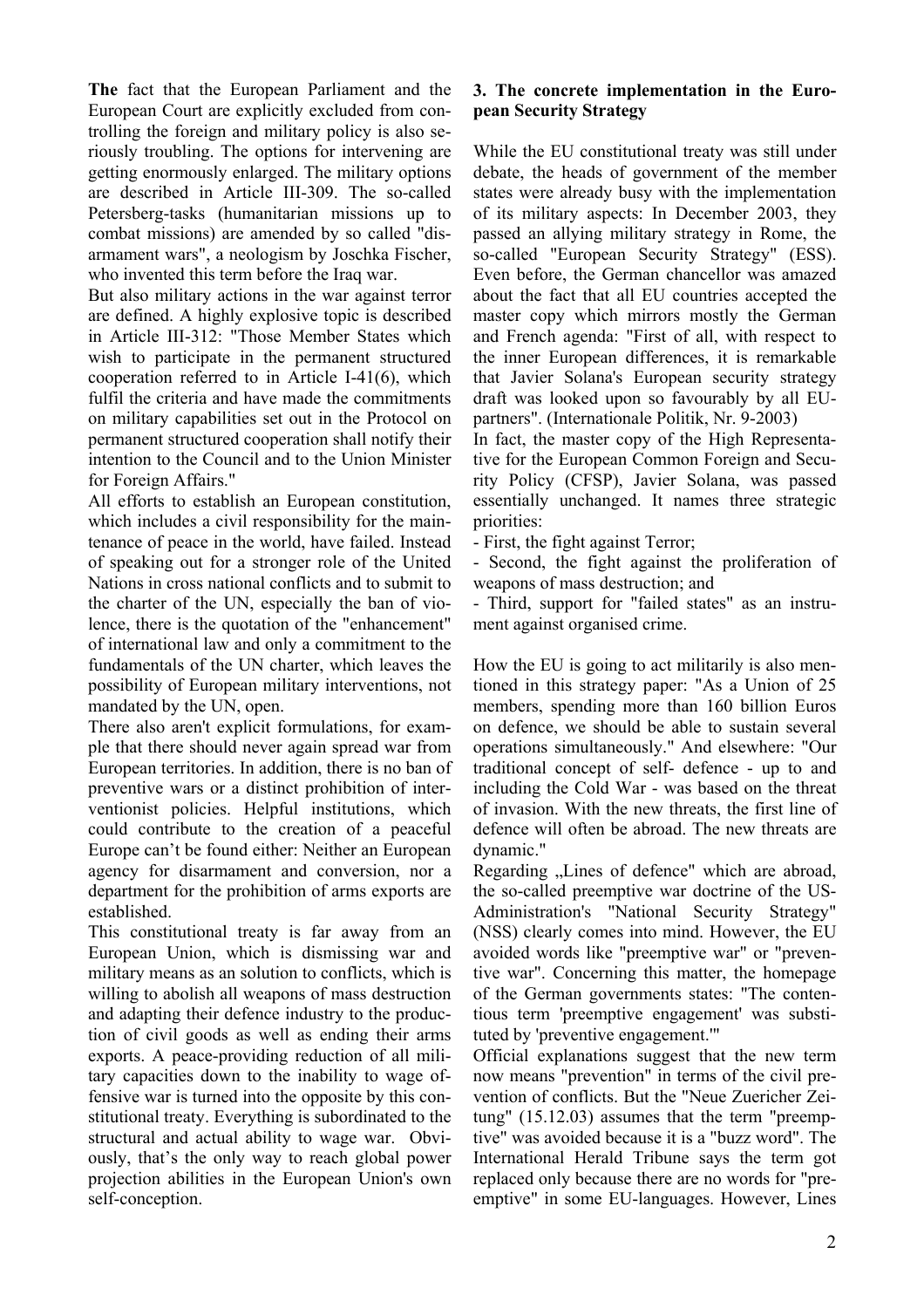of defence abroad is the paraphrasing term for "attack operations" and attacking before the opponent attacks that is aggression against international law.

## **4. European Defence Paper including preventive war**

As a consequence, the Paris Institute for Strategic Studies (ISS), which was working for the European Military Alliance, the Western European Union (WEU) until 2001, was assigned to work out different mission scenarios for EU-troops, based on the yet not ratified Constitutional Treaty and the European Security Strategy.

The result was a study made by senior military advisers in October 2004, the "European Defence Paper". Its conclusions are striking: The authors demand a resolute, immediate and comprehensive armament of the EU. The aim should be to gain world-power-status and to be capable to conduct offensive wars. In this strategy, "preventive engagement" is just taken for granted.

Offensive wars will be fixed on European level. Nuclear options won't be excluded anymore. Lothar Ruehl, former Assistant Secretary of State in the German Department of Defence and co-author of the "European Defence Paper", stated contentedly that the issue of "Preemption/Prevention" is mostly treated under the aspect of missions with conventional troops and special operational forces. But "at least" the possibility of "explicitly" or "implicitly" involving British and French nuclear forces is mentioned. (Lothar Ruehl: Luecke zwischen Mittel und Zweck. Das "European Defence Paper"; Frankfurter Allgemeine Zeitung 10/01/.2004) As a matter of fact, the Strategy Papers says concerning the war settings of the future EU-force: "(W)e have not avoided presenting scenarios in which the national nuclear forces of EU member states (France and the United Kingdom) may enter into the equation either explicitly or implicitly."

# **5. The new "battle groups"**

The EU also generously supports concrete armaments for global warfare. Recently the Secretaries of Defence specified the future deployment of European "battle troops". Appointments made in September 2004 in the Dutch city of Noordwijk led to the domination of the German-French cartel of power over the battle groups, which are rapidly

deployable. The fundamental decision in the Constitution to turn the EU into a power with the global ability to wage war was accomplished by Berlin and Paris.

Beneath the realisation of the armament programme, Berlin and Brussels are also promoting the troop deployment. In March 2004, the EU-Secretaries of Defence decided a roadmap for the global ability to wage war, the so-called "Head-Line-Goal, which has been ratified on the summit of the heads of state in June 2004.

The plan provides to build up an upgraded army, which should be available for worldwide military interventions under a single EU-command in the year 2010. Two major aspects of the troops envisioned for this are now being developed: The European reaction force, which shall be able to deploy up to 60.000 troops for a sustained period in a crisis region and the "battlegroups", small fighting units of 1.500 elite soldiers each, which shall be sent as the first units into a crisis region to fight the way for the reaction forces.

This refers again to the protocol with the "permanent structured (military) cooperation", that is due to fix the dimension of a core European militarization in the future constitutional treaty. One of the first EU-battlegroups shall be the German-French brigade in Müllheim.

#### **6. Core Europe as "structured Cooperation" in the military realm**

Beside the general steps of militarization applying to all member states, article I-41 and article III-312 are by way of the so called "structured cooperation" nothing less than a juridical framework for the pooling of only a few states in the field of military policy - within the EU. The otherwise stipulated unanimity concerning the foreign and military policy of the EU is explicit only referring to those who take part in the structured cooperation, the other ones have to keep out.

For the concrete design of this core European military policy, article III-312 refers on the respective protocol attached to the constitutional treaty. In this context, it is necessary to know that the public discussion is - if at all - focused on the more than 460 articles of the constitutional treaty. Virtually nobody talks about the 350 pages of protocols and the 112 pages of explanations that will be binding law after ratification. Actually they are unknown to the public. A closer look at the specific protocol concerning the structured cooperation reveals that they by no means are addressing irrelevant aspects. Not only the coop-